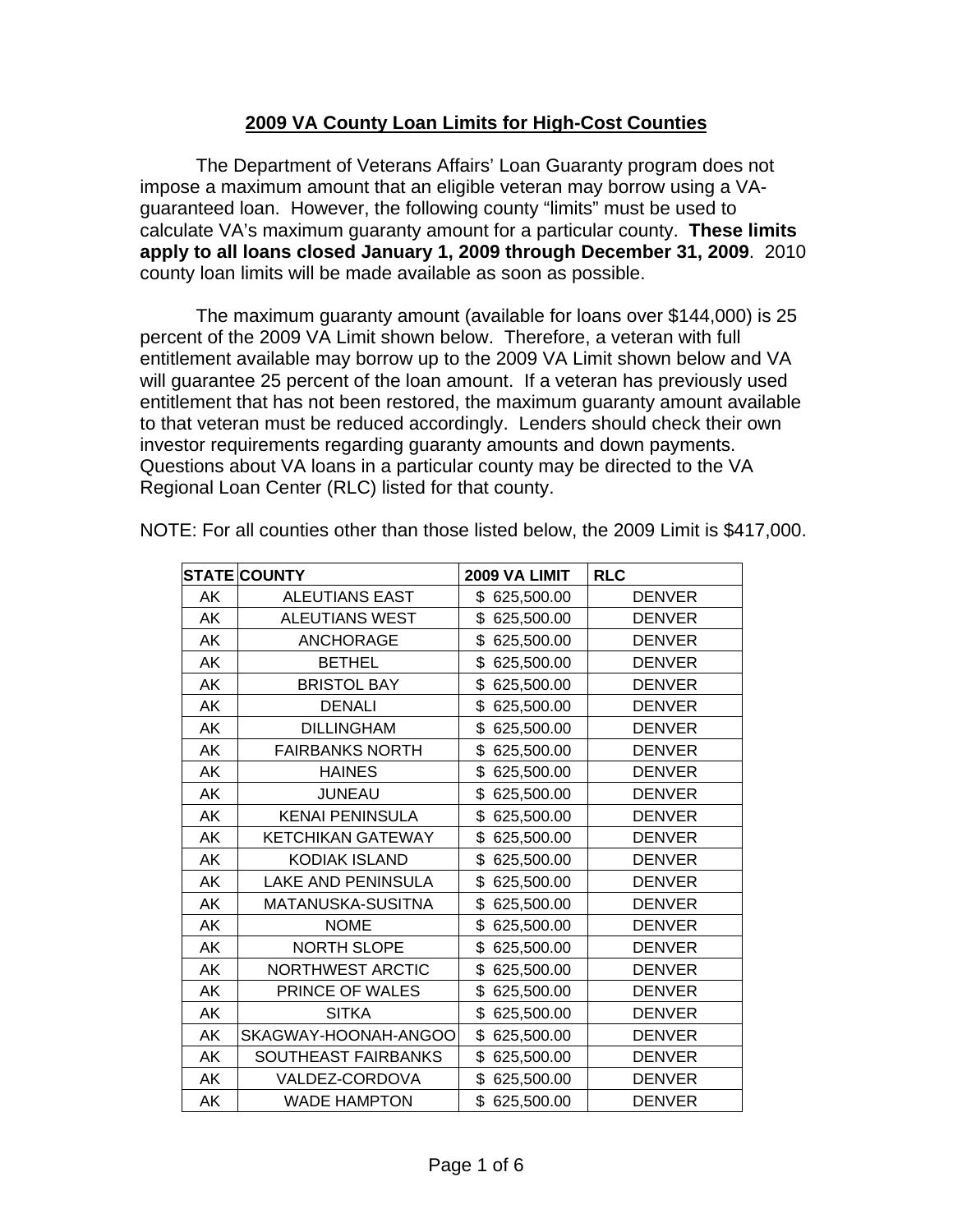|           | <b>STATE COUNTY</b>         | 2009 VA LIMIT    | <b>RLC</b>        |
|-----------|-----------------------------|------------------|-------------------|
| AK        | <b>WRANGELL-PETERS</b>      | \$ 625,500.00    | <b>DENVER</b>     |
| AΚ        | YAKUTAT CITY                | \$ 625,500.00    | <b>DENVER</b>     |
| AK        | YUKON-KOYUKUK               | \$625,500.00     | <b>DENVER</b>     |
| CA        | <b>ALAMEDA</b>              | \$1,094,625.00   | <b>PHOENIX</b>    |
| СA        | <b>ALPINE</b>               | \$503,750.00     | <b>PHOENIX</b>    |
| CA        | <b>CONTRA COSTA</b>         | \$1,094,625.00   | <b>PHOENIX</b>    |
| CA        | EL DORADO                   | \$516,250.00     | <b>PHOENIX</b>    |
| СA        | <b>LOS ANGELES</b>          | \$737,500.00     | <b>PHOENIX</b>    |
| CA        | <b>MARIN</b>                | \$1,094,625.00   | <b>PHOENIX</b>    |
| CA        | <b>MONO</b>                 | \$575,000.00     | <b>PHOENIX</b>    |
| CA        | <b>MONTEREY</b>             | \$525,000.00     | <b>PHOENIX</b>    |
| CA        | <b>NAPA</b>                 | \$643,750.00     | <b>PHOENIX</b>    |
| CA        | <b>NEVADA</b>               | \$518,750.00     | <b>PHOENIX</b>    |
| CA        | <b>ORANGE</b>               | \$<br>737,500.00 | <b>PHOENIX</b>    |
| CA        | <b>PLACER</b>               | \$<br>516,250.00 | <b>PHOENIX</b>    |
| CA        | <b>SACRAMENTO</b>           | \$<br>516,250.00 | <b>PHOENIX</b>    |
| CA        | <b>SAN BENITO</b>           | \$937,500.00     | <b>PHOENIX</b>    |
| СA        | <b>SAN DIEGO</b>            | \$593,750.00     | <b>PHOENIX</b>    |
| CA        | <b>SAN FRANCISCO</b>        | \$1,094,625.00   | <b>PHOENIX</b>    |
| CA        | <b>SAN LUIS OBISPO</b>      | \$610,000.00     | <b>PHOENIX</b>    |
| CA        | <b>SAN MATEO</b>            | \$1,094,625.00   | <b>PHOENIX</b>    |
| CA        | <b>SANTA BARBARA</b>        | \$656,250.00     | <b>PHOENIX</b>    |
| CA        | SANTA CLARA                 | \$937,500.00     | <b>PHOENIX</b>    |
| CA        | <b>SANTA CRUZ</b>           | \$<br>805,000.00 | <b>PHOENIX</b>    |
| СA        | <b>SOLANO</b>               | \$<br>435,000.00 | <b>PHOENIX</b>    |
| CA        | <b>SONOMA</b>               | \$<br>566,250.00 | <b>PHOENIX</b>    |
| CA        | <b>VENTURA</b>              | \$<br>650,000.00 | <b>PHOENIX</b>    |
| СA        | <b>YOLO</b>                 | \$<br>516,250.00 | <b>PHOENIX</b>    |
| CO        | <b>BOULDER</b>              | \$437,500.00     | <b>DENVER</b>     |
| CO        | <b>EAGLE</b>                | \$887,500.00     | <b>DENVER</b>     |
| CO        | <b>GARFIELD</b>             | \$450,000.00     | <b>DENVER</b>     |
| CO        | <b>HINSDALE</b>             | \$460,000.00     | <b>DENVER</b>     |
| CO        | LAKE                        | \$<br>887,500.00 | <b>DENVER</b>     |
| CO        | <b>OURAY</b>                | \$<br>456,250.00 | <b>DENVER</b>     |
| CO        | <b>PITKIN</b>               | \$1,094,625.00   | <b>DENVER</b>     |
| CO        | <b>ROUTT</b>                | \$690,000.00     | <b>DENVER</b>     |
| CO        | <b>SAN MIGUEL</b>           | \$<br>962,500.00 | <b>DENVER</b>     |
| CO        | <b>SUMMIT</b>               | \$<br>785,000.00 | <b>DENVER</b>     |
| <b>CT</b> | <b>FAIRFIELD</b>            | \$<br>556,250.00 | <b>MANCHESTER</b> |
| DC        | <b>DISTRICT OF COLUMBIA</b> | \$<br>812,500.00 | <b>ROANOKE</b>    |
| FL.       | <b>COLLIER</b>              | \$<br>487,500.00 | ST. PETERSBURG    |
| FL        | <b>MONROE</b>               | \$<br>575,000.00 | ST. PETERSBURG    |
| GA        | <b>GREENE</b>               | \$<br>560,000.00 | <b>ATLANTA</b>    |
| GU        | <b>GUAM</b>                 | \$<br>625,500.00 | <b>HONOLULU</b>   |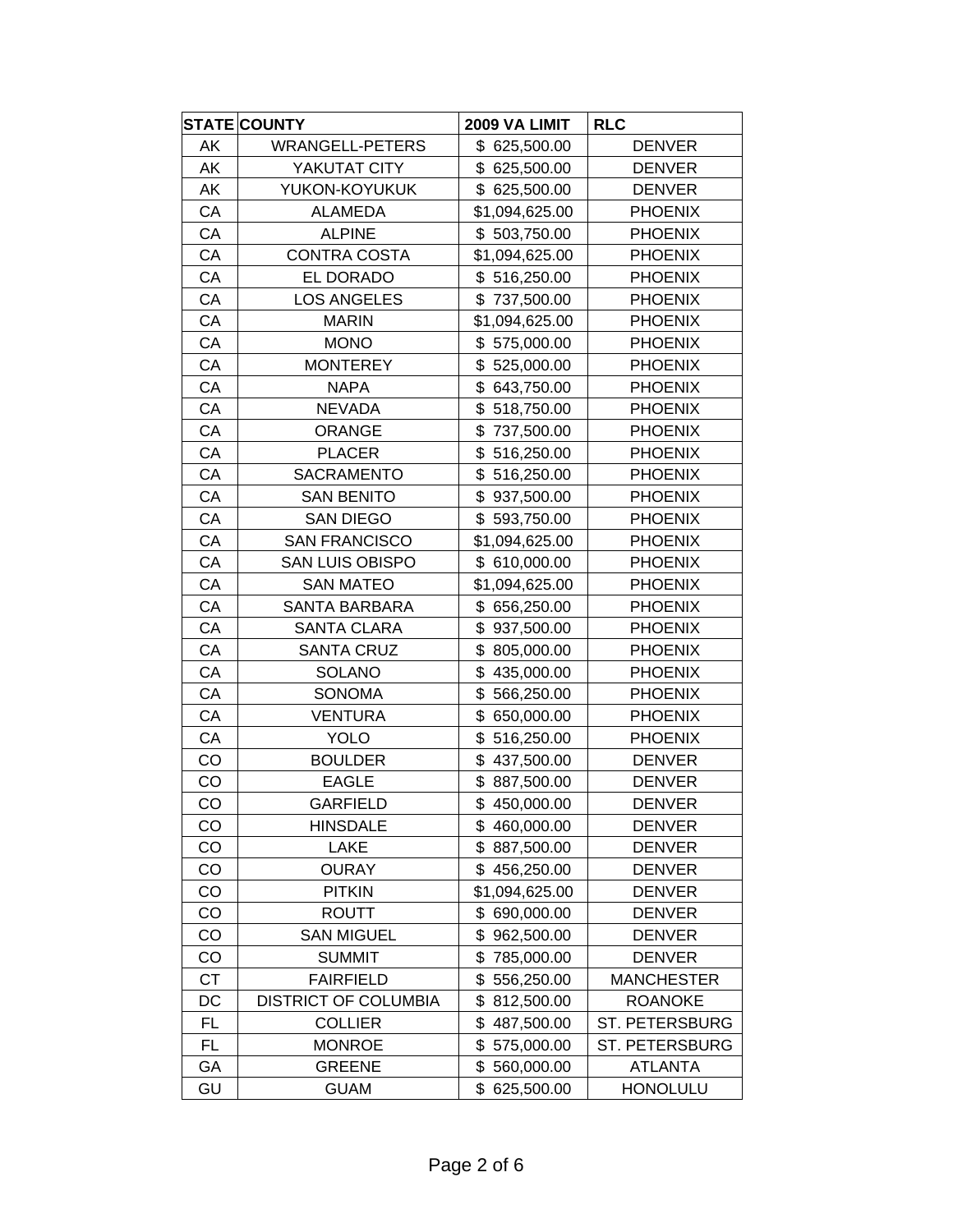|           | <b>STATE COUNTY</b>   | 2009 VA LIMIT    | <b>RLC</b>        |
|-----------|-----------------------|------------------|-------------------|
| HI        | <b>HAWAII</b>         | \$ 625,500.00    | <b>HONOLULU</b>   |
| HI        | <b>HONOLULU</b>       | \$783,750.00     | <b>HONOLULU</b>   |
| HI        | <b>KALAWAO</b>        | 656,250.00<br>\$ | <b>HONOLULU</b>   |
| HI        | <b>KAUAI</b>          | \$<br>775,000.00 | <b>HONOLULU</b>   |
| HI        | <b>MAUI</b>           | \$<br>681,250.00 | <b>HONOLULU</b>   |
| ID        | <b>BLAINE</b>         | \$<br>497,500.00 | <b>DENVER</b>     |
| ID        | <b>TETON</b>          | \$1,000,000.00   | <b>DENVER</b>     |
| МA        | <b>BARNSTABLE</b>     | \$<br>441,250.00 | <b>MANCHESTER</b> |
| MA        | <b>BRISTOL</b>        | \$<br>463,750.00 | <b>MANCHESTER</b> |
| МA        | <b>DUKES</b>          | \$<br>736,250.00 | <b>MANCHESTER</b> |
| МA        | <b>ESSEX</b>          | \$<br>506,250.00 | <b>MANCHESTER</b> |
| MA        | <b>MIDDLESEX</b>      | \$<br>506,250.00 | <b>MANCHESTER</b> |
| МA        | <b>NANTUCKET</b>      | \$1,094,625.00   | <b>MANCHESTER</b> |
| MA        | <b>NORFOLK</b>        | \$<br>506,250.00 | <b>MANCHESTER</b> |
| MA        | <b>PLYMOUTH</b>       | \$<br>506,250.00 | <b>MANCHESTER</b> |
| MA        | <b>SUFFOLK</b>        | \$<br>506,250.00 | <b>MANCHESTER</b> |
| <b>MD</b> | <b>ANNE ARUNDEL</b>   | \$<br>537,500.00 | <b>ROANOKE</b>    |
| MD        | <b>BALTIMORE</b>      | \$<br>537,500.00 | <b>ROANOKE</b>    |
| MD        | <b>BALTIMORE CITY</b> | \$<br>537,500.00 | <b>ROANOKE</b>    |
| <b>MD</b> | <b>CALVERT</b>        | \$<br>812,500.00 | <b>ROANOKE</b>    |
| MD        | CARROLL               | \$<br>537,500.00 | <b>ROANOKE</b>    |
| MD        | <b>CHARLES</b>        | \$<br>812,500.00 | <b>ROANOKE</b>    |
| <b>MD</b> | <b>FREDERICK</b>      | \$<br>812,500.00 | <b>ROANOKE</b>    |
| <b>MD</b> | <b>HARFORD</b>        | \$<br>537,500.00 | <b>ROANOKE</b>    |
| MD        | <b>HOWARD</b>         | \$<br>537,500.00 | <b>ROANOKE</b>    |
| <b>MD</b> | <b>MONTGOMERY</b>     | \$<br>812,500.00 | <b>ROANOKE</b>    |
| <b>MD</b> | PRINCE GEORGE'S       | \$<br>812,500.00 | <b>ROANOKE</b>    |
| MD        | <b>QUEEN ANNE'S</b>   | \$<br>537,500.00 | <b>ROANOKE</b>    |
| MP        | NORTHERN ISLAND       | \$<br>570,000.00 | <b>HONOLULU</b>   |
| MP        | <b>ROTA</b>           | \$<br>446,250.00 | <b>HONOLULU</b>   |
| <b>MP</b> | <b>SAIPAN</b>         | \$575,000.00     | <b>HONOLULU</b>   |
| MP        | <b>TINIAN</b>         | \$578,750.00     | <b>HONOLULU</b>   |
| <b>NC</b> | <b>CAMDEN</b>         | \$<br>812,500.00 | <b>ATLANTA</b>    |
| <b>NC</b> | <b>CURRITUCK</b>      | \$<br>498,750.00 | <b>ATLANTA</b>    |
| <b>NC</b> | <b>DARE</b>           | \$<br>425,000.00 | <b>ATLANTA</b>    |
| <b>NC</b> | <b>HYDE</b>           | \$<br>525,000.00 | <b>ATLANTA</b>    |
| <b>NC</b> | <b>PASQUOTANK</b>     | \$<br>812,500.00 | <b>ATLANTA</b>    |
| <b>NC</b> | <b>PERQUIMANS</b>     | \$<br>812,500.00 | <b>ATLANTA</b>    |
| <b>NH</b> | <b>ROCKINGHAM</b>     | \$<br>506,250.00 | <b>MANCHESTER</b> |
| NΗ        | <b>STRAFFORD</b>      | \$<br>506,250.00 | <b>MANCHESTER</b> |
| <b>NJ</b> | <b>BERGEN</b>         | \$<br>747,500.00 | <b>CLEVELAND</b>  |
| <b>NJ</b> | <b>CAPE MAY</b>       | \$<br>450,000.00 | <b>CLEVELAND</b>  |
| <b>NJ</b> | <b>ESSEX</b>          | \$<br>747,500.00 | <b>CLEVELAND</b>  |
| <b>NJ</b> | <b>HUDSON</b>         | \$<br>747,500.00 | <b>CLEVELAND</b>  |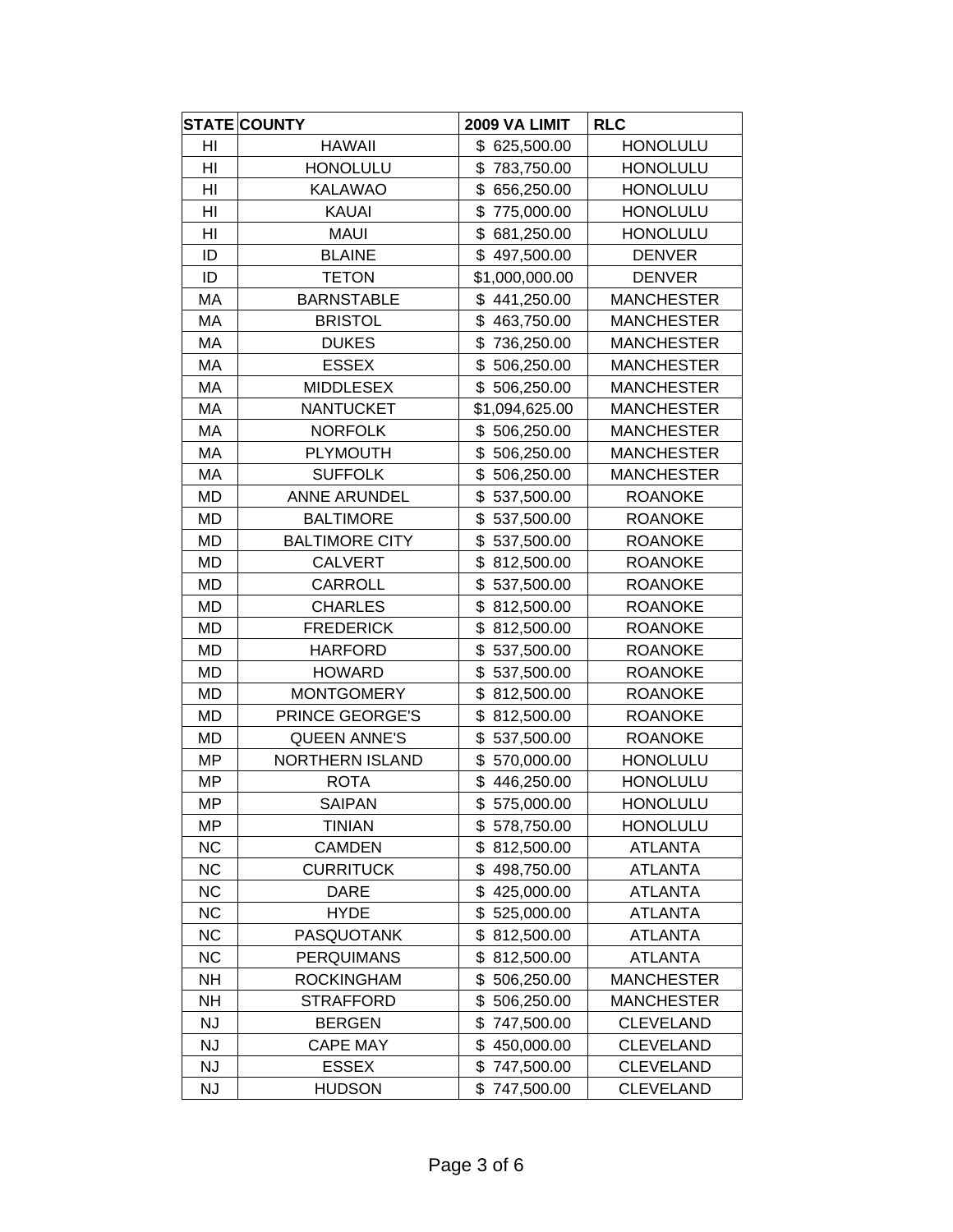|                | <b>STATE COUNTY</b> | 2009 VA LIMIT    | <b>RLC</b>        |
|----------------|---------------------|------------------|-------------------|
| <b>NJ</b>      | <b>HUNTERDON</b>    | \$747,500.00     | <b>CLEVELAND</b>  |
| <b>NJ</b>      | <b>MIDDLESEX</b>    | \$747,500.00     | <b>CLEVELAND</b>  |
| <b>NJ</b>      | <b>MONMOUTH</b>     | \$<br>747,500.00 | <b>CLEVELAND</b>  |
| <b>NJ</b>      | <b>MORRIS</b>       | \$<br>747,500.00 | <b>CLEVELAND</b>  |
| <b>NJ</b>      | <b>OCEAN</b>        | \$<br>747,500.00 | <b>CLEVELAND</b>  |
| <b>NJ</b>      | <b>PASSAIC</b>      | \$<br>747,500.00 | <b>CLEVELAND</b>  |
| <b>NJ</b>      | <b>SOMERSET</b>     | \$<br>747,500.00 | <b>CLEVELAND</b>  |
| <b>NJ</b>      | <b>SUSSEX</b>       | \$<br>747,500.00 | <b>CLEVELAND</b>  |
| <b>NJ</b>      | <b>UNION</b>        | \$<br>747,500.00 | <b>CLEVELAND</b>  |
| <b>NY</b>      | <b>BRONX</b>        | \$<br>747,500.00 | <b>MANCHESTER</b> |
| <b>NY</b>      | <b>KINGS</b>        | \$<br>747,500.00 | <b>MANCHESTER</b> |
| <b>NY</b>      | <b>NASSAU</b>       | \$747,500.00     | <b>MANCHESTER</b> |
| <b>NY</b>      | <b>NEW YORK</b>     | 747,500.00<br>\$ | <b>MANCHESTER</b> |
| <b>NY</b>      | <b>PUTNAM</b>       | \$<br>747,500.00 | <b>MANCHESTER</b> |
| <b>NY</b>      | <b>QUEENS</b>       | \$<br>747,500.00 | <b>MANCHESTER</b> |
| <b>NY</b>      | <b>RICHMOND</b>     | \$<br>747,500.00 | <b>MANCHESTER</b> |
| <b>NY</b>      | <b>ROCKLAND</b>     | \$<br>747,500.00 | <b>MANCHESTER</b> |
| <b>NY</b>      | <b>SUFFOLK</b>      | \$<br>747,500.00 | <b>MANCHESTER</b> |
| <b>NY</b>      | <b>WESTCHESTER</b>  | \$<br>747,500.00 | <b>MANCHESTER</b> |
| PA             | <b>PIKE</b>         | \$<br>747,500.00 | <b>CLEVELAND</b>  |
| R <sub>1</sub> | <b>BRISTOL</b>      | \$<br>463,750.00 | <b>MANCHESTER</b> |
| R <sub>l</sub> | <b>KENT</b>         | \$<br>463,750.00 | <b>MANCHESTER</b> |
| R <sub>l</sub> | <b>NEWPORT</b>      | \$<br>463,750.00 | <b>MANCHESTER</b> |
| R <sub>l</sub> | <b>PROVIDENCE</b>   | \$<br>463,750.00 | <b>MANCHESTER</b> |
| R <sub>l</sub> | <b>WASHINGTON</b>   | \$<br>463,750.00 | <b>MANCHESTER</b> |
| <b>TN</b>      | <b>CANNON</b>       | \$<br>427,500.00 | <b>ATLANTA</b>    |
| <b>TN</b>      | <b>CHEATHAM</b>     | \$<br>427,500.00 | <b>ATLANTA</b>    |
| TN             | <b>DAVIDSON</b>     | \$<br>427,500.00 | <b>ATLANTA</b>    |
| <b>TN</b>      | <b>DICKSON</b>      | \$<br>427,500.00 | <b>ATLANTA</b>    |
| <b>TN</b>      | <b>HICKMAN</b>      | \$<br>427,500.00 | <b>ATLANTA</b>    |
| <b>TN</b>      | <b>MACON</b>        | \$427,500.00     | <b>ATLANTA</b>    |
| TN             | <b>ROBERTSON</b>    | \$427,500.00     | <b>ATLANTA</b>    |
| <b>TN</b>      | <b>RUTHERFORD</b>   | 427,500.00<br>\$ | <b>ATLANTA</b>    |
| <b>TN</b>      | <b>SMITH</b>        | \$<br>427,500.00 | <b>ATLANTA</b>    |
| <b>TN</b>      | <b>SUMNER</b>       | \$<br>427,500.00 | <b>ATLANTA</b>    |
| <b>TN</b>      | <b>TROUSDALE</b>    | \$<br>427,500.00 | <b>ATLANTA</b>    |
| TN             | <b>WILLIAMSON</b>   | \$<br>427,500.00 | <b>ATLANTA</b>    |
| <b>TN</b>      | <b>WILSON</b>       | \$<br>427,500.00 | <b>ATLANTA</b>    |
| UT             | <b>DAVIS</b>        | \$<br>423,750.00 | <b>DENVER</b>     |
| UT             | <b>MORGAN</b>       | \$<br>423,750.00 | <b>DENVER</b>     |
| UT             | <b>SALT LAKE</b>    | \$<br>652,500.00 | <b>DENVER</b>     |
| UT             | <b>SUMMIT</b>       | \$<br>652,500.00 | <b>DENVER</b>     |
| UT             | <b>TOOELE</b>       | \$652,500.00     | <b>DENVER</b>     |
| UT             | <b>WEBER</b>        | \$423,750.00     | <b>DENVER</b>     |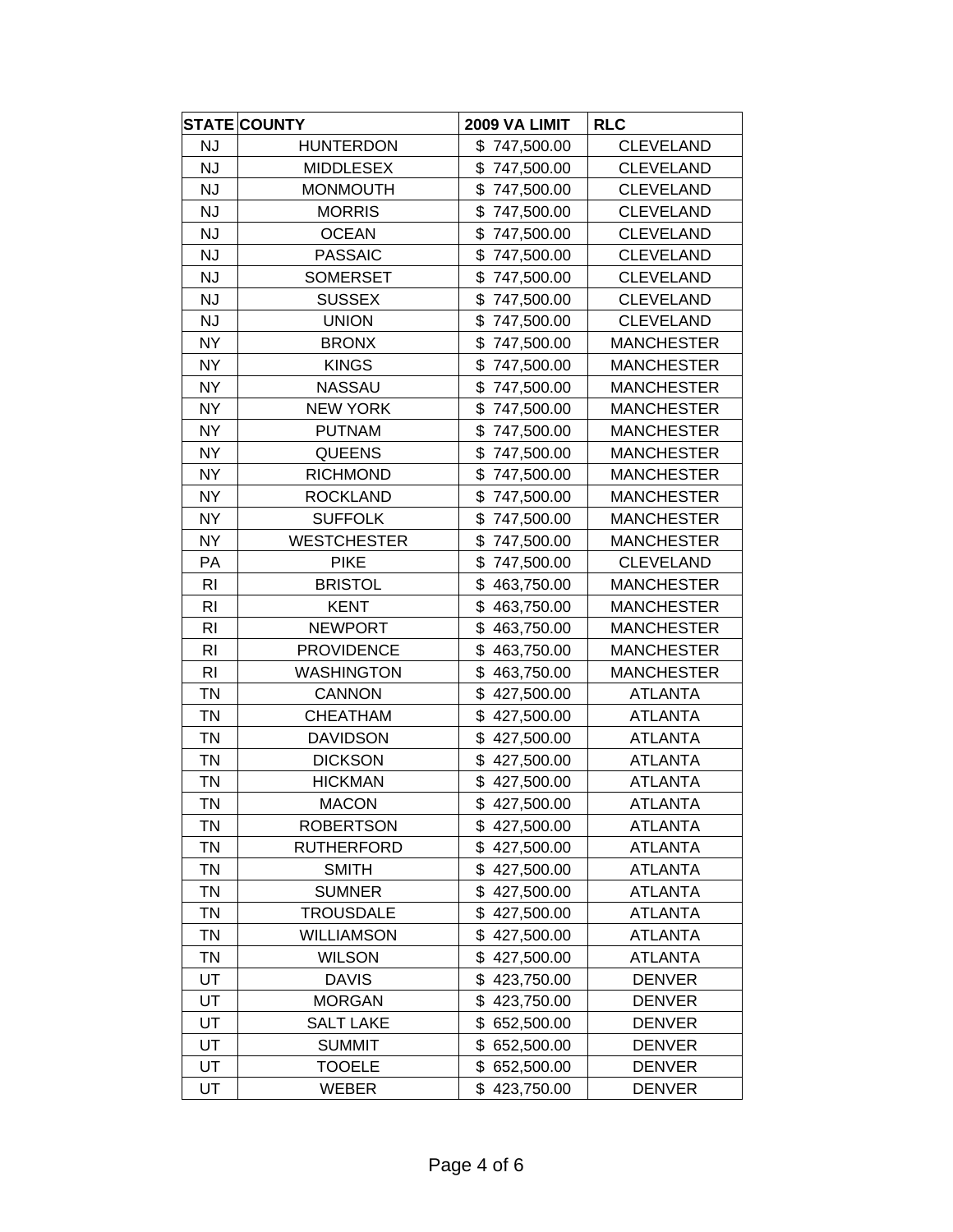|    | <b>STATE COUNTY</b>    | 2009 VA LIMIT    | <b>RLC</b>     |
|----|------------------------|------------------|----------------|
| VA | <b>ALBEMARLE</b>       | \$475,000.00     | <b>ROANOKE</b> |
| VA | <b>ALEXANDRIA</b>      | \$812,500.00     | <b>ROANOKE</b> |
| VA | <b>AMELIA</b>          | \$<br>582,500.00 | <b>ROANOKE</b> |
| VA | <b>ARLINGTON</b>       | \$812,500.00     | <b>ROANOKE</b> |
| VA | <b>CAROLINE</b>        | \$<br>582,500.00 | <b>ROANOKE</b> |
| VA | <b>CHARLES CITY</b>    | \$<br>582,500.00 | <b>ROANOKE</b> |
| VA | <b>CHARLOTTESVILLE</b> | \$<br>475,000.00 | <b>ROANOKE</b> |
| VA | <b>CHESAPEAKE</b>      | \$<br>498,750.00 | <b>ROANOKE</b> |
| VA | <b>CHESTERFIELD</b>    | \$<br>582,500.00 | <b>ROANOKE</b> |
| VA | <b>CLARKE</b>          | \$<br>812,500.00 | <b>ROANOKE</b> |
| VA | <b>COLONIAL HEIGHT</b> | \$<br>582,500.00 | <b>ROANOKE</b> |
| VA | <b>CUMBERLAND</b>      | \$<br>582,500.00 | <b>ROANOKE</b> |
| VA | <b>DINWIDDIE</b>       | \$<br>582,500.00 | <b>ROANOKE</b> |
| VA | <b>FAIRFAX</b>         | \$812,500.00     | <b>ROANOKE</b> |
| VA | <b>FAIRFAX IND</b>     | \$<br>812,500.00 | <b>ROANOKE</b> |
| VA | <b>FALLS CHURCH</b>    | \$<br>812,500.00 | <b>ROANOKE</b> |
| VA | <b>FAUQUIER</b>        | \$<br>812,500.00 | <b>ROANOKE</b> |
| VA | <b>FLUVANNA</b>        | \$475,000.00     | <b>ROANOKE</b> |
| VA | <b>FREDERICKSBURG</b>  | \$812,500.00     | <b>ROANOKE</b> |
| VA | <b>GLOUCESTER</b>      | \$<br>498,750.00 | <b>ROANOKE</b> |
| VA | <b>GOOCHLAND</b>       | \$<br>582,500.00 | <b>ROANOKE</b> |
| VA | <b>GREENE</b>          | \$<br>475,000.00 | <b>ROANOKE</b> |
| VA | <b>HAMPTON</b>         | \$<br>498,750.00 | <b>ROANOKE</b> |
| VA | <b>HANOVER</b>         | \$<br>582,500.00 | <b>ROANOKE</b> |
| VA | <b>HENRICO</b>         | \$<br>582,500.00 | <b>ROANOKE</b> |
| VA | <b>HOPEWELL</b>        | \$<br>582,500.00 | <b>ROANOKE</b> |
| VA | <b>ISLE OF WIGHT</b>   | \$<br>498,750.00 | <b>ROANOKE</b> |
| VA | <b>JAMES CITY</b>      | \$<br>498,750.00 | <b>ROANOKE</b> |
| VA | KING AND QUEEN         | \$<br>582,500.00 | <b>ROANOKE</b> |
| VA | <b>KING WILLIAM</b>    | \$<br>582,500.00 | <b>ROANOKE</b> |
| VA | LANCASTER              | \$481,250.00     | <b>ROANOKE</b> |
| VA | <b>LOUDOUN</b>         | \$812,500.00     | <b>ROANOKE</b> |
| VA | <b>LOUISA</b>          | \$<br>582,500.00 | <b>ROANOKE</b> |
| VA | <b>MANASSAS</b>        | \$812,500.00     | <b>ROANOKE</b> |
| VA | <b>MANASSAS PARK</b>   | \$<br>812,500.00 | <b>ROANOKE</b> |
| VA | <b>MATHEWS</b>         | \$<br>498,750.00 | <b>ROANOKE</b> |
| VA | <b>NELSON</b>          | \$<br>475,000.00 | <b>ROANOKE</b> |
| VA | <b>NEW KENT</b>        | \$<br>582,500.00 | <b>ROANOKE</b> |
| VA | <b>NEWPORT NEWS</b>    | \$<br>498,750.00 | <b>ROANOKE</b> |
| VA | <b>NORFOLK</b>         | \$<br>498,750.00 | <b>ROANOKE</b> |
| VA | <b>PETERSBURG</b>      | \$<br>582,500.00 | <b>ROANOKE</b> |
| VA | POQUOSON               | \$<br>498,750.00 | <b>ROANOKE</b> |
| VA | <b>PORTSMOUTH</b>      | \$<br>498,750.00 | <b>ROANOKE</b> |
| VA | <b>POWHATAN</b>        | \$582,500.00     | <b>ROANOKE</b> |